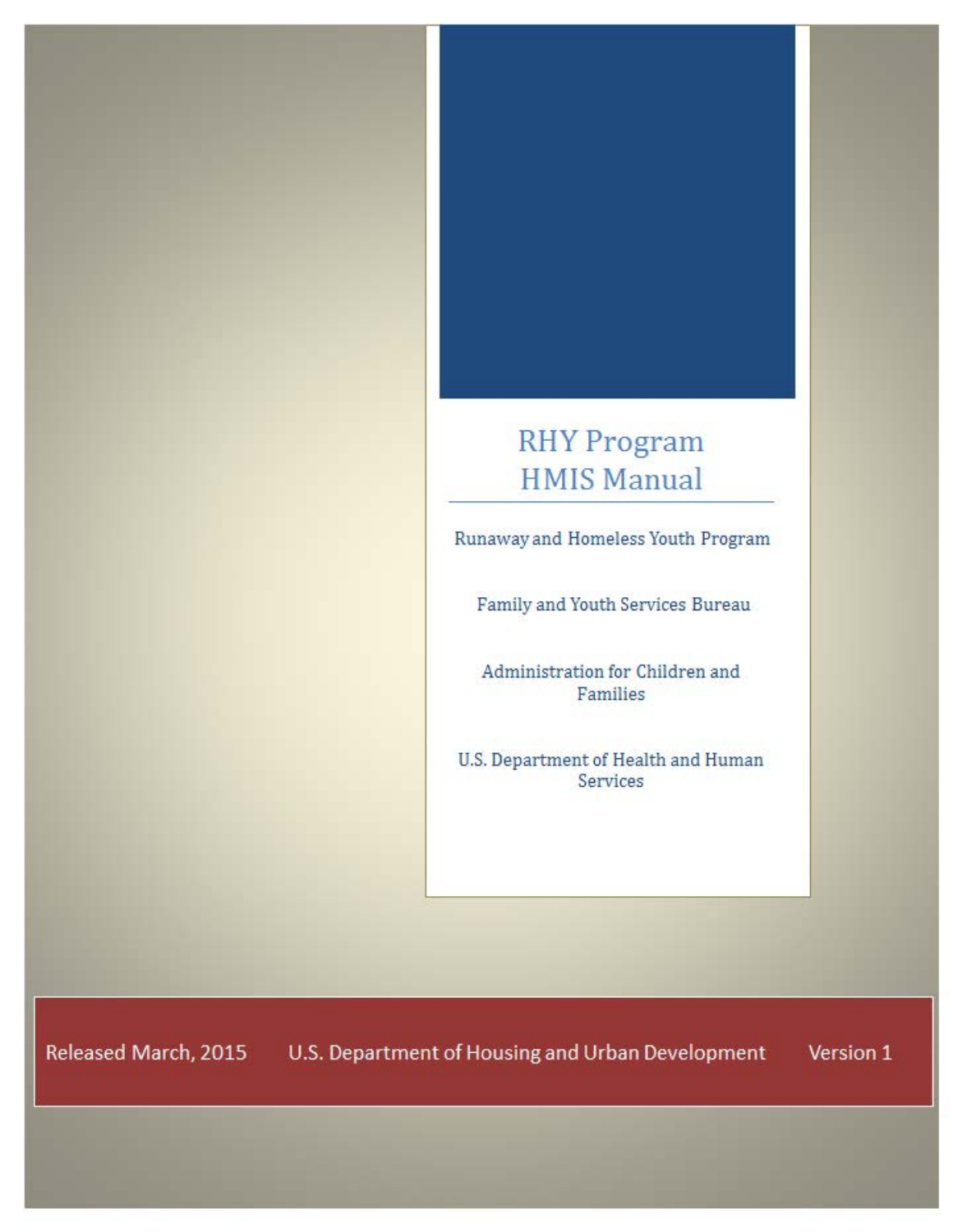# **Table of Contents**

## Release & Update Information

First Release: March 2015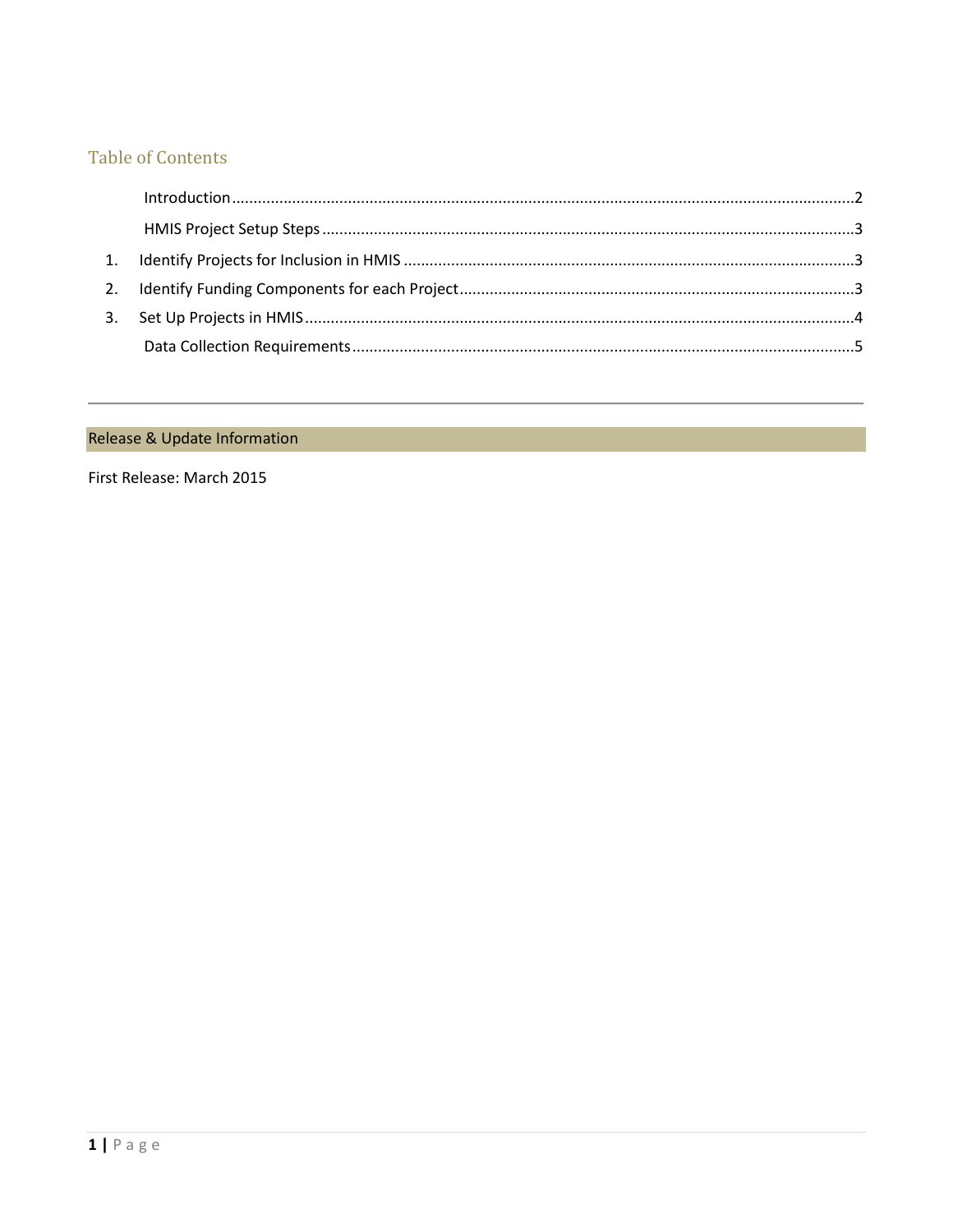## <span id="page-2-0"></span>**Introduction**

The *RHY (Runaway and Homeless Youth) Program HMIS Manual* is intended to support data collection and reporting efforts of Homeless Management Information System (HMIS) Lead Agencies and RHY program grantees. This manual provides information on HMIS program setup, data entry, data collection guidance specific to this this program, and reporting guidance for projects receiving funding from the Runaway and Homeless Youth Program.

The guidance provided in this document aligns with requirements around using HMIS as stated by the Administration for Children and Families (ACF), Family and Youth Services Bureau (FYSB) and refers to the data elements required in an HMIS as established in the [2014 HMIS Data Standards.](https://www.hudexchange.info/hmis/hmis-data-and-technical-standards/) This document is not intended to replace the HMIS Data Dictionary or the Data Manual, but to complement them and relate RHY Programspecific requirements. This document is not a replacement for any specific program guidance, requirements, regulations, notices, and training materials on the RHY Program. This manual only addresses the use of HMIS for RHY.

For additional assistance please refer to the following:

- Guidance about the RHY Program and its requirements can be found on-line at the Runaway and [Homeless Youth](http://www.acf.hhs.gov/programs/fysb/programs/runaway-homeless-youth) page.
- To ask a question about any RHY Program HMIS requirement go to the [Ask A Question](https://www.hudexchange.info/get-assistance/my-question/) section of the HUD Exchange. Please be sure to select "HMIS" for your question under "My Question is Related To." HUD and RHY program staff are working together to answer questions that come in on the AAQ related to RHY and HMIS.
- Information on HMIS is located in th[e HMIS Section on the HUD Exchange.](https://www.hudexchange.info/hmis)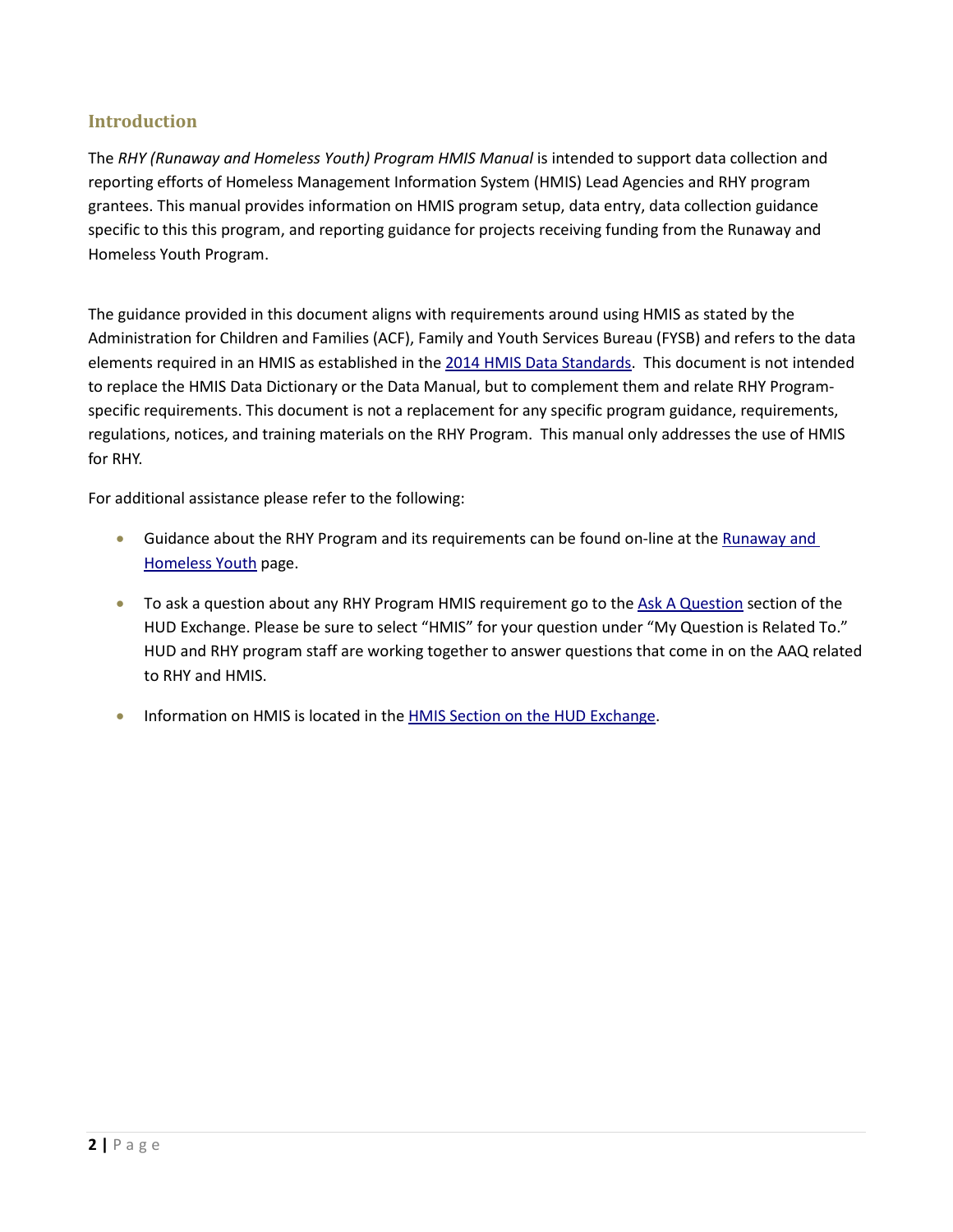### <span id="page-3-0"></span>**HMIS Project Setup Steps**

It is important to be sure that communities understand the difference between a **program** and a **project** because they have distinct meanings in this context. A program is the source of funding that the organization is receiving to run its project (e.g., RHY Program funding for ABC BCP Emergency Shelter project). For data collection purposes, HUD and its federal partners refer to categories of funding within a program as **components**.

#### <span id="page-3-1"></span>**1. Identify Projects for Inclusion in HMIS**

Identify all the **projects** within the HMIS implementation that receive RHY funding. RHY grants are made directly to the non-profit service provider by HHS. You may find information on grantees at the [RHY Training](http://www.rhyttac.net/connect/connect-other-grantees)  [and Technical Assistance Center](http://www.rhyttac.net/connect/connect-other-grantees) page.

#### <span id="page-3-2"></span>**2. Identify Funding Components for each Project**

Identify the **component** for each project funded through the RHY Program. The RHY Program includes four eligible components:

- The **Street Outreach Program (SOP)** component of RHY funds activities is designed to meet the immediate needs of homeless, runaway and street youth to help them find stable housing and services.
- The **Basic Center Program (BCP)** component of RHY is designed to meet the immediate needs of runaway and homeless youth under 18 years of age. BCP is commonly two separate projects rolled into one in the BCP center or facility. In HMIS it will be necessary to divide BCP into two separate projects.
	- o **Basic Center Program Prevention** provides assistance and crisis services related to preventing youth from moving into an Emergency Shelter or living in a place not meant for human habitation. Services provided include providing food, clothing, medical care, counseling, crisis intervention, and recreation programs.
	- o **Basic Center Program Emergency Shelter** provides up to 21 days of shelter, as well as other services such as food, clothing, medical care, counseling, crisis intervention, recreation programs and aftercare services for youth after they leave the shelter.

A single client may receive either prevention or emergency shelter or both prevention and emergency shelter during one experience at BCP.

- $\circ$  If they only receive one service (prevention or shelter) then they should only be entered into/exited from the HMIS project for the service they received.
- $\circ$  If they receive both (prevention and shelter) they would begin with a project entry into BCP-Prevention and, when determined to require shelter, then exited from prevention before being entered into the BCP-Emergency Shelter. For clients that move quickly from the prevention program to the shelter (i.e. require overnight sheltering), it is acceptable, if the HMIS has such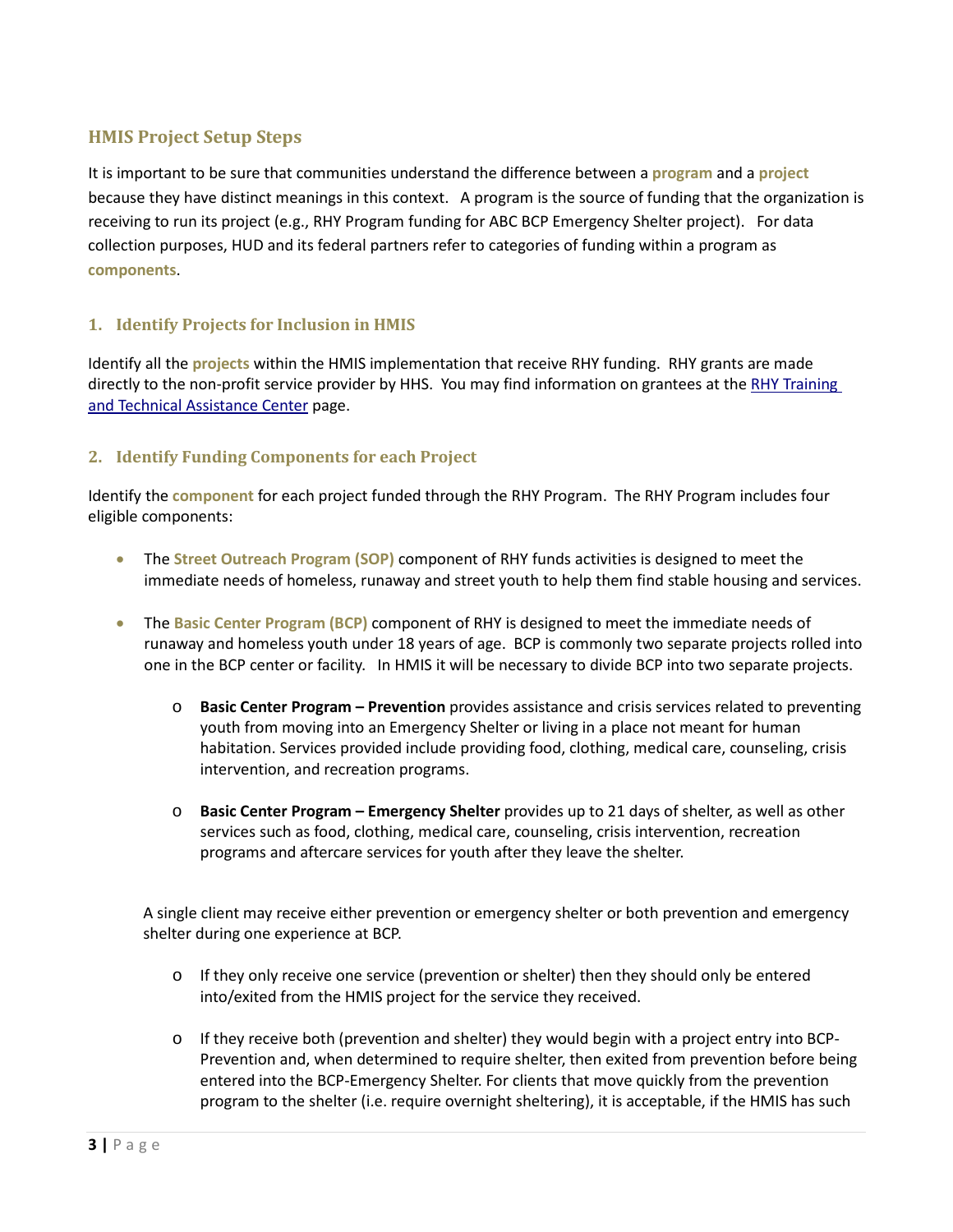capacity, to automate the prevention exit (using the prevention intake information OR no data collected options) and/or automate the shelter intake using the prevention intake data.

- The **Maternity Group Homes for Pregnant and Parenting Youth (MGH)** component of RHY provides up to 21 months of housing and services designed to move pregnant and/or parenting homeless persons aged 16 to 22, as well as their dependent children, into permanent housing.
- **Transitional Living Program (TLP)** component of RHY provides up to 21 months of housing and services to homeless youth age 16 to 22 to help them develop skills necessary to live independently.

#### <span id="page-4-0"></span>**3. Set Up Projects in HMIS**

For projects new to HMIS, the System Administrator will need to follow whatever normal setup procedures are required for the particular HMIS. All projects with existing HMIS records should be checked for accuracy and consistency with the 2014 HMIS Data Standards and this guidance. This must include setup of the following Project Descriptor Data Elements:

- **Organizational Identifiers (2.1)** The name of the agency/organization receiving RHY funding must be entered. This should be the same name as is on the RHY funding application and award. An identification number will be generated by the HMIS. There should be a single record in HMIS for each agency/organization, regardless of how many projects they operate. There are a few instances across the country where one organization is funded to provide services in different continuums. In these cases the funded organization will work with each applicable HMIS implementation to acquire project level access for data entry and read/report access for the organization.
- **Project Identifiers (2.2)** The name of the project receiving RHY funding must be entered or identified with the RHY specific project. An identification number will be generated by the HMIS. HMIS administrators should note that often the name of the project on the grant agreement is not the same as the name the project is called by the organization and/or the common name in the community and often not the same name as is used on the Housing Inventory Chart (HIC). System administrators should maintain mapping information to correlate grant names, HIC names, and common names with the project identifiers either within the HMIS itself or separately.
- **Continuum of Care (CoC) Code (2.3)** Select the CoC code based on the location of the project. RHY projects must enter data into the HMIS implementation for the continuum in which the project operates.
- **Project Type (2.4)** Select the correct project type for each project. Each project in an HMIS must be set up for the correct project type. No single project within an HMIS may have two project types. Therefore, no agency that receives an award consisting of multiple components may have both components set up in the HMIS as the same project.

**Continuum Project** should be answered 'Yes' for all projects funded under programs listed below. Appropriate project types will be critical to the CoC's ability to produce System Wide Performance measures. RHY project types should be set up as follows: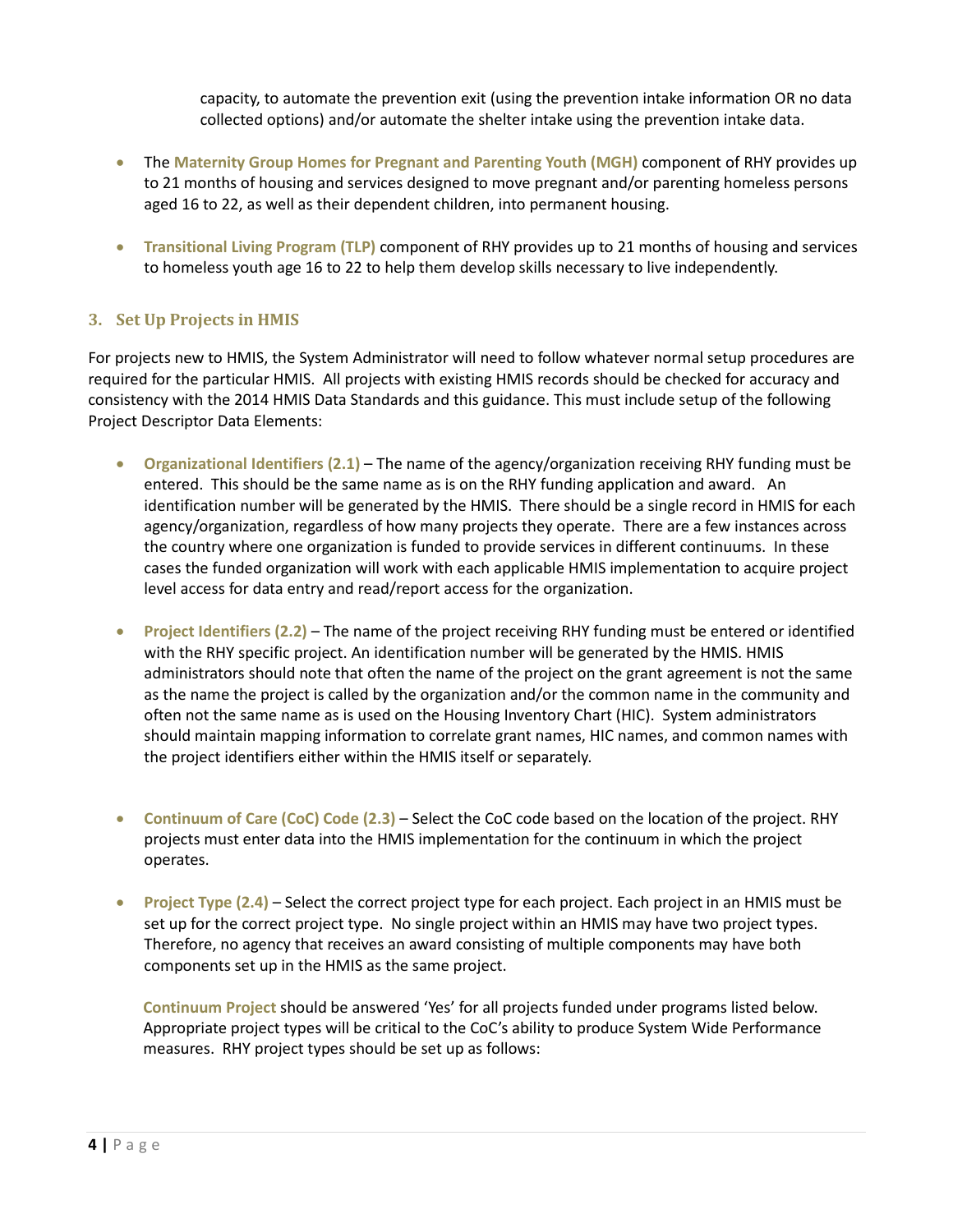| <b>RHY Program Component</b>             | <b>HMIS Project Type</b>       |  |  |
|------------------------------------------|--------------------------------|--|--|
| <b>Street Outreach Program</b>           | Street Outreach                |  |  |
| Basic Center Program - Prevention        | <b>Homelessness Prevention</b> |  |  |
| Basic Center Program - Emergency Shelter | <b>Emergency Shelter</b>       |  |  |
| Maternity Group Homes for Pregnant and   | <b>Transitional Housing</b>    |  |  |
| Parenting Youth                          |                                |  |  |
| <b>Transitional Living Program</b>       | <b>Transitional Housing</b>    |  |  |

- **Method for Tracking Emergency Shelter Utilization (2.5)** Among RHY programs, this data element is only relevant for projects funded under the BCP – Emergency Shelter component; these projects should be set up with the *Entry/Exit Date* method.
- **Federal Partner Funding Sources (2.6)**  projects funded in whole or in part by RHY are to be identified based on the RHY component type. Select the appropriate RHY component for each project:
	- o **HHS: RHY Basic Center Program (prevention and shelter)**
	- o **HHS: RHY Maternity Group Home for Pregnant and Parenting Youth**
	- o **HHS: RHY Transitional Living Program**
	- o **HHS: RHY Street Outreach Project**

Enter a grant identifier for each RHY grant the project receives along with the grant start and end dates. For all RHY programs the grant identifier must match the HHS Grant number assigned to each project as the specific numbers will be required for reporting.

- Bed and Unit Inventory Information (2.7) projects which provide lodging (BCP, TLP and MGH) must complete the bed and unit inventory information. This information, in general, matches the information provided by the CoC for the Housing Inventory Chart (HIC) and will be used by RHY to track the bed inventory they fund. The bed and unit information is based on the number and type of beds in the RHY project.
- **Site Information (2.8)**  Where HMIS is used to generate the HIC, site information should be entered consistent with HIC guidance and the policies of the HMIS implementation.
- **Target Population (2.9)**  Where HMIS is used to generate the HIC, target population should be selected if the project is designed to serve that population and at least three-fourths (75 percent) of the clients served by the project fit the target group descriptor.

#### <span id="page-5-0"></span>**Data Collection Requirements**

All RHY projects are required to collect all of the Universal Data Elements and a select number of Program-Specific Data Element. Information on the rationale, collection point, subjects, and instructions for each element can be found in the [HMIS Data Standards Manual.](https://www.hudexchange.info/resource/3826/hmis-data-standards-manual/)